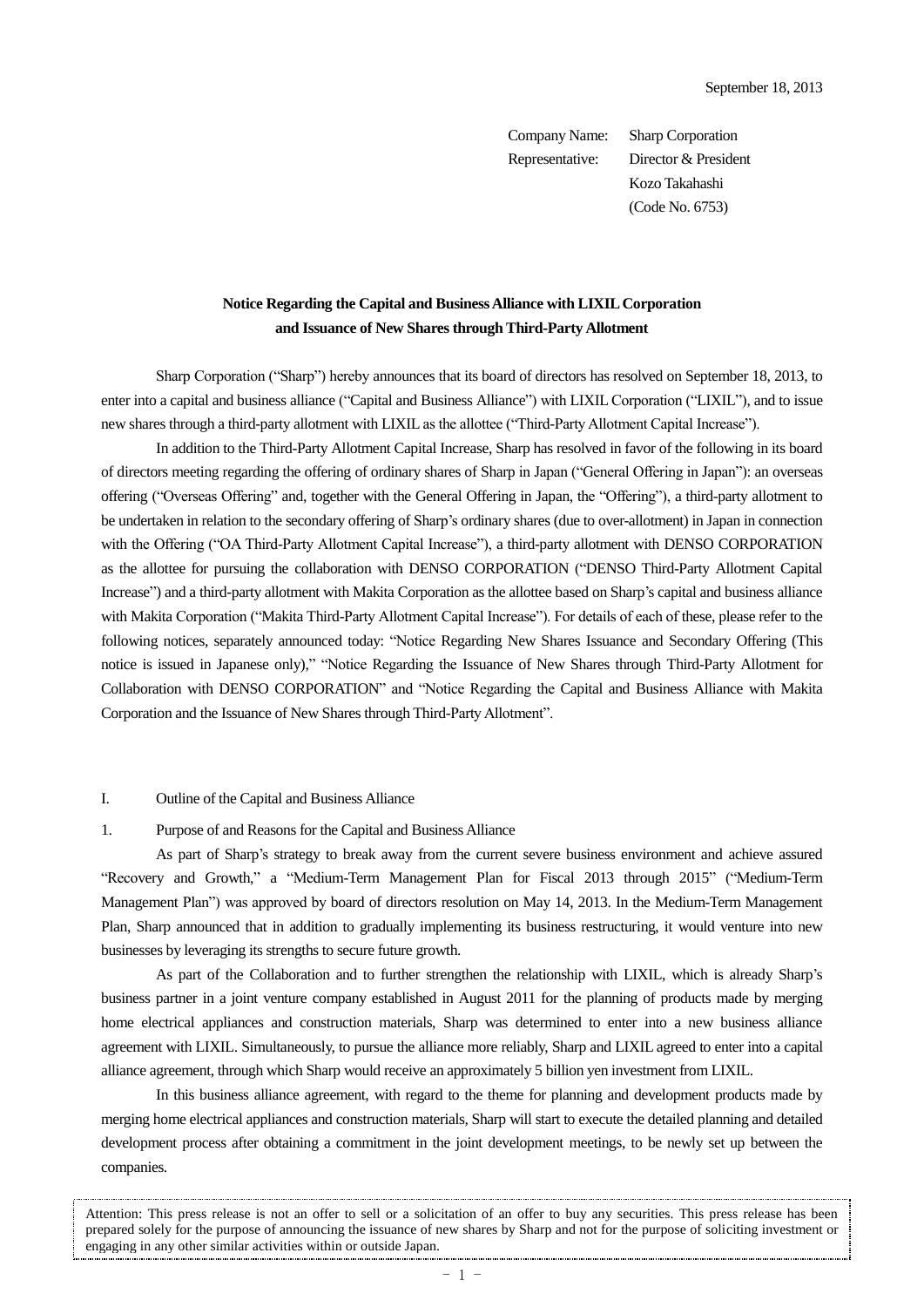This business alliance with LIXIL is for the purpose of strengthening Sharp's home equipment related business, is part of a new business venture announced in the Medium-Term Management Plan, and will help increase Sharp's corporate value. In addition, capital investment from LIXIL will contribute to Sharp's capital policy; therefore, Sharp has decided to enter into the Capital and Business Alliance agreement with LIXIL.

### 2. Details of the Capital and Business Alliance

Sharp and LIXIL will engage in joint planning and development of new products and solutions according to the new needs of customers arising in the course of the construction and house reforms, such as developing products by merging the home electrical appliance technologies of Sharp and the construction materials technologies of LIXIL. Such products will also seek to provide solutions for the environment, safety and security, and health management, and both companies will sell them in a wide range of sales channels. To make this planning and development initiative more detailed and effective, the companies will jointly form a "Development Management Committee" that will engage in joint development and planning, and track the progress. With regard to joint development issues decided by the committee, the companies will form planning and development working groups for each issue by obtaining confirmation from the business managers of both companies, and deal with productization.

# 3. Outline of the Counterparty to the Capital and Business Alliance For the outline of LIXIL, please refer to "II. 6. Reasons for Selecting the Allottee etc.".

- 4. Schedule Regarding the Capital and Business Alliance
- (1) Date of board of directors resolution on the Capital and Business Alliance and Third-Party Allotment Capital Increase

September 18, 2013 (Wednesday)

- (2) Contract execution concerning the Capital and Business Alliance and Third-Party Allotment Capital Increase September 18, 2013 (Wednesday)
- (3) A forthcoming resolution (Planned) on the issuance of shares in the Third-Party Allotment Capital Increase One of the dates between October 7, 2013 (Monday) and October 9, 2013 (Wednesday)
- (4) Start date of business pursuant to the Capital and Business Alliance October 17, 2013 (Thursday) (Planned)

# II. Issuance of New Shares through Third-Party Allotment

1. Outline of Offering for Third-Party Allotment

|                | <b>Payment Date</b>                                           | One of the dates between October 22, 2013 (Tuesday) and October 24, 2013<br>(Thursday) (Note) 1                                                                                                                                                                                                                                         |
|----------------|---------------------------------------------------------------|-----------------------------------------------------------------------------------------------------------------------------------------------------------------------------------------------------------------------------------------------------------------------------------------------------------------------------------------|
| $^{\circledR}$ | Number of New Shares to<br>be Issued                          | 14,348,000 Shares (Note) 2                                                                                                                                                                                                                                                                                                              |
| $\circledS$    | <b>Issue Price</b>                                            | To be determined (Note) 3                                                                                                                                                                                                                                                                                                               |
| $\circled{4}$  | <b>Amount of Proceeds</b>                                     | 4,999,991,040 yen (Note) 4                                                                                                                                                                                                                                                                                                              |
| (5)            | Method of Subscription or<br>Allotment<br>(Expected Allottee) | Third-party allotment<br>(All shares to be issued are expected to be allotted to LIXIL Corporation.)                                                                                                                                                                                                                                    |
| (6)            | Others                                                        | . Each of the above is subject to the relevant security registration statement being<br>effected pursuant to the Financial Instruments and Exchange Act of Japan.<br>X The terms and conditions of the Third-Party Allotment Capital Increase were<br>determined by Sharp's board of directors resolution passed at the meeting held on |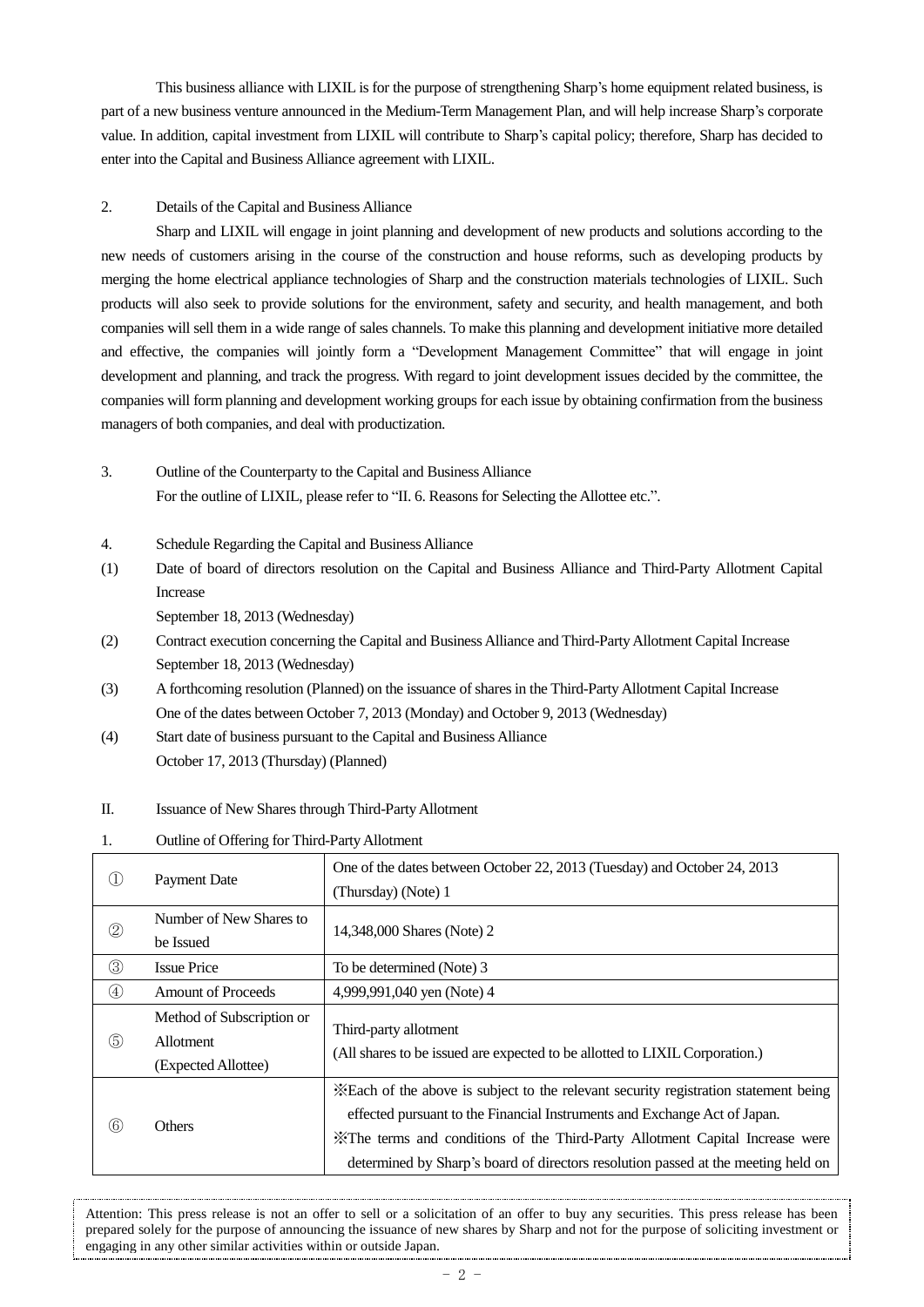| September 18, 2013, and as soon as the issue price is determined, Sharp will pass |
|-----------------------------------------------------------------------------------|
| a board of directors resolution regarding the Third-Party Allotment Capital       |
| Increase. A forthcoming resolution (Planned) on the issuance of shares in the     |
| Third-Party Allotment Increase is expected to be held on the Offer Price etc.     |
| Finalization Date (refer to (Note) 3).                                            |

(Note) 1. A date after 15 days from the forthcoming resolution (Planned) on the issuance of shares in the Third-Party Allotment Capital Increase.

- 2. Regarding the number of new shares to be issued, it has been determined as above by board of directors resolution as prescribed in Article 199, paragraph 1 of the Companies Act. However, if the amount obtained by multiplying the number of new shares to be issued by the issue price differs from the expected total issue price of 5,000 million yen ("Estimated Total Issue Price"), the number of shares obtained by dividing the Estimated Total Issue Price by the issue price per share (refer to (Note) 3) (any number of shares less than 1,000 shares will be rounded down) will be allotted, and Sharp will determine the number as the number of new shares to be issued by a forthcoming board of directors resolution to be held on the Offer Price etc. Finalization Date (refer to (Note) 3) as prescribed in Article 199, paragraph 1 of the Companies Act.
- 3. In the new shares issuance through the General Offering in Japan, the issue price above will be the same as the offer price determined on one of the dates between October 7, 2013 (Monday) and October 9, 2013 (Wednesday) ("Offer Price etc. Finalization Date"). In the General Offering in Japan, per the method prescribed in Article 25 of the Regulations Concerning Underwriting, etc. of Securities established by the Japan Securities Dealers Association, any price (less than 1 yen is rounded down) obtained by multiplying the closing price (the closing price of the preceding business day if the closing price for that day is not available) in regular trading of Sharp's ordinary shares on the Tokyo Stock Exchange, Inc. on the Offer Price etc. Finalization Date, by 0.90 to 1.00, in consideration of the demand situation, and so on, then the offer price decided for the General Offering in Japan will be determined on the Offer Price etc. Finalization Date.
- 4. It is the amount obtained by multiplying the number of new shares to be issued by the issue price. The amount of proceeds above is the estimated amount calculated based on the closing price of Sharp's ordinary shares on the Tokyo Stock Exchange, Inc. as of September 12, 2013 (Thursday). In a practical sense, if the amount obtained by multiplying the number of new shares to be issued by the issue price differs from the Estimated Total Issue Price, the number of shares obtained by dividing the Estimated Total Issue Price by the issue price per share (any number of shares less than 1,000 shares will be rounded down) will be allotted, and Sharp will determine the number as the number of new shares to be issued by a forthcoming board of directors resolution to be held on the Offer Price etc. Finalization Date as prescribed in Article 199, paragraph 1 of the Companies Act. Therefore, the upper limit of the amount of proceeds is 5,000 million yen.

### 2. Purpose of and Reason for Offering for Third-Party Allotment

The business environment surrounding Sharp has remained difficult due to the prolonged strong yen, rapid commoditization, and a continuing downward-market price trend of digital products. In addition, due to the economic recession in the developed world after the Lehman Brothers fall, the rapid shrinkage of the liquid crystal display TV domestic market and the sales decrease caused by the price drop after the end of the eco-point program, Sharp group has reported losses of over 900 billion yen in aggregate for FY 2011 and FY 2012.

Considering this situation, Sharp put together an organization to implement several measures to improve business performance, such as the reduction of fixed costs by optimizing inventory and reducing personnel cost through voluntary retirement, which led to Sharp reporting operating profits in the second half of FY 2012. In addition to continuing efforts to improve its business performance, Sharp announced the Medium-Term Management Plan on May 14, 2013, to reliably implement the reconstruction of the business portfolio starting in FY 2013 and become "a new Sharp" that would result in stabilizing profit growth and generating cash flow.

In the Medium-Term Management Plan, Sharp has established three basic strategies, namely: (1) shift management resources to "advantageous markets and fields," (2) exit closed innovation and aggressively utilize alliances,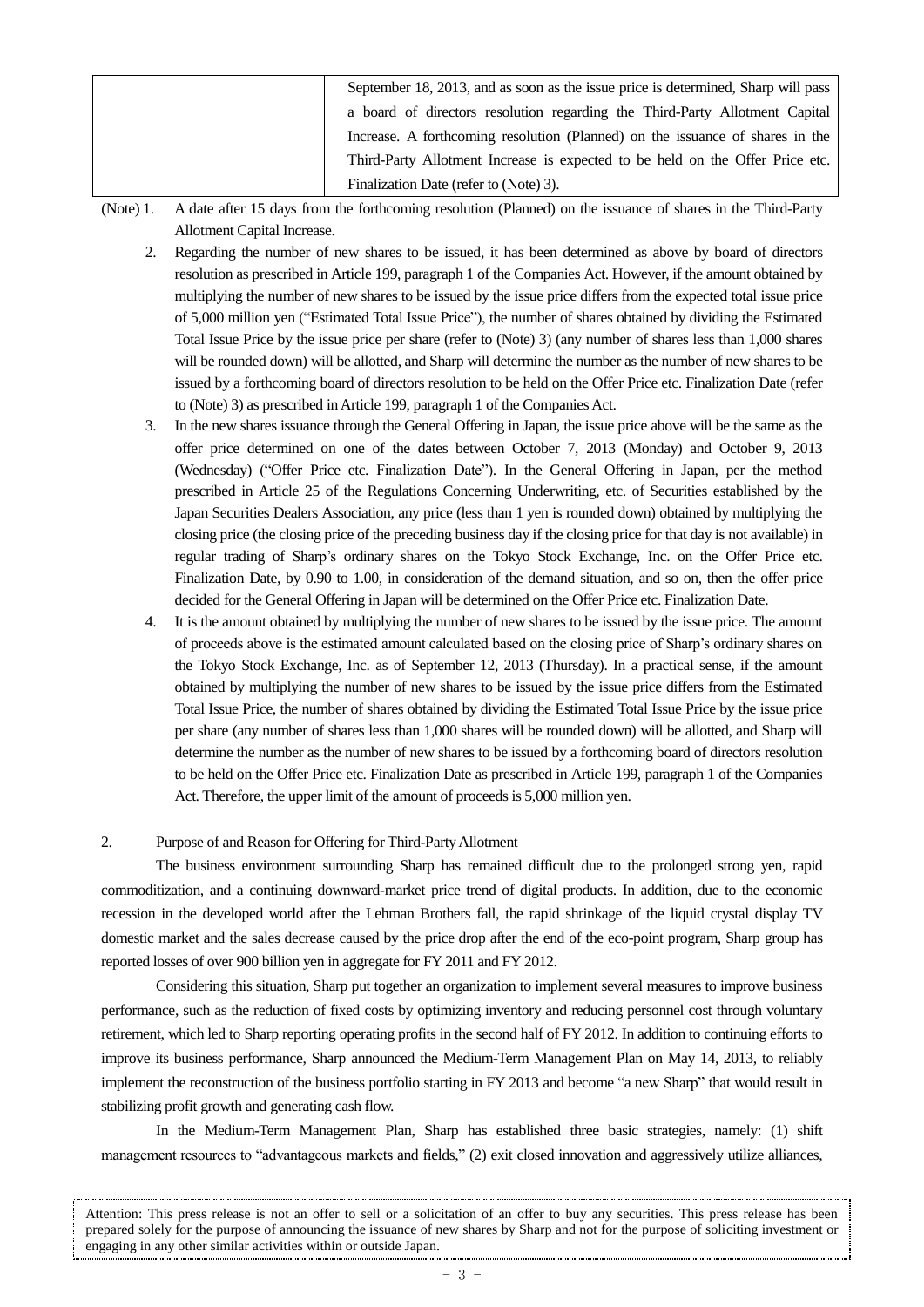and (3) enforce executions by innovating governance systems. Furthermore, Sharp has decided to implement bold structural reforms, such as restructuring its business portfolio and closing any loss-making business. In addition, as a future growth strategy, Sharp will expand in new business areas by creating synergistic benefits between Sharp's advantageous technology and sales channels and the technologies of its partner companies. Sharp is also working on new initiatives by focusing on five business segments: "Healthcare and Medical," "Robotics," "Smart Home/Mobility (including incar)/Office," "Safety and Reliability of Food/Water/Air" and "Education."

For the purpose of reliably executing the Medium-Term Management Plan and securing strategic investment funds and building a robust financial foundation to achieve sustainable growth, in addition to the Offering, as part of this, as described in "I. Outline of the Capital and Business Alliance" above, Sharp will pursue the business alliance for the purpose of further strengthening the relationship with LIXIL, which is already a business partner in the joint venture company established for planning of products made by merging home electrical appliances and construction materials. Moreover, to strengthen the trust relationship between both companies and pursue a business alliance more reliably, the Third-Party Allotment Capital Increase will be conducted with LIXIL as the expected allottee.

Sharp believes it will maintain sustained growth, by securing an equipment investment fund etc. mainly for strategic investment areas to achieve the Medium-Term Management Plan and by implementing the Offering and the Third-Party Allotment Capital Increase, the DENSO Third-Party Allotment Capital Increase, and the Makita Third-Party Allotment Capital Increase (collectively referred to as "Proceeds"). In addition, by strengthening its financial foundation and securing financial flexibility achieved through the Proceeds, Sharp will aim for medium- to long-term growth of Sharp group by transforming its business structure into a sustainable profitability structure; furthermore, Sharp will strive to maximize the profits afforded to shareholders as well as all stakeholders.

3. Amount of Proceeds to be Procured, Intended Use of Proceeds and Timing of Use as Intended

|                | <b>Total Amount of Proceeds</b>         | 4,999,991,040 yen | (Note) 3 |
|----------------|-----------------------------------------|-------------------|----------|
| J,             |                                         |                   |          |
| $^{\circledR}$ | Approximate Costs of<br><i>s</i> suance | 33,000,000 yen    |          |
| 3              | <b>Approximate Net Proceeds</b>         | 4,966,991,040 yen | (Note) 4 |

(1) Amount of Proceeds to be Procured

(Note) 1. The approximate costs of issuance do not include consumption tax, and so on.

2. The major breakdown of the approximate costs of issuance is registration costs (approx. 18 million yen), legal advisers' fees (approx. 7 million yen), costs relating to stock exchange (approx. 5 million yen), and other costs (approx. 3 million yen).

3. This will be calculated by multiplying the issue price set out in "1. Outline of the Offering for Third-Party Allotment" above by the number of new shares to be issued. It is expected that the total amount of proceeds will be close to the Estimated Total Issue Price. The total amount of proceeds mentioned above is the amount of proceeds in "1. Outline of the Offering for Third-Party Allotment" above, and it is the expected amount.

- 4. This will be the total amount of proceeds less the estimated approximate costs of issuance.
- (2) Intended Use of Proceeds to be Procured and Timing of Use as Intended

The approximate net proceeds of 4,967 million yen set out above is planned to be used for the followings. Until the allocation of proceeds for the following intended use, the proceeds shall be deposited in a bank etc.

| Intended Use of Proceeds                                                                                                                                                                         | Amount            | Timing of Use                            |
|--------------------------------------------------------------------------------------------------------------------------------------------------------------------------------------------------|-------------------|------------------------------------------|
|                                                                                                                                                                                                  |                   | as Intended                              |
| Investment in production equipment and development facilities for joint<br>development of new products merging home electrical appliance<br>technologies and construction materials technologies | 2,000 million yen | From October, 2013<br>to September, 2015 |
| Other expenses incurred for achieving joint development and production<br>of the developed products                                                                                              | 2,967 million yen | From October, 2013                       |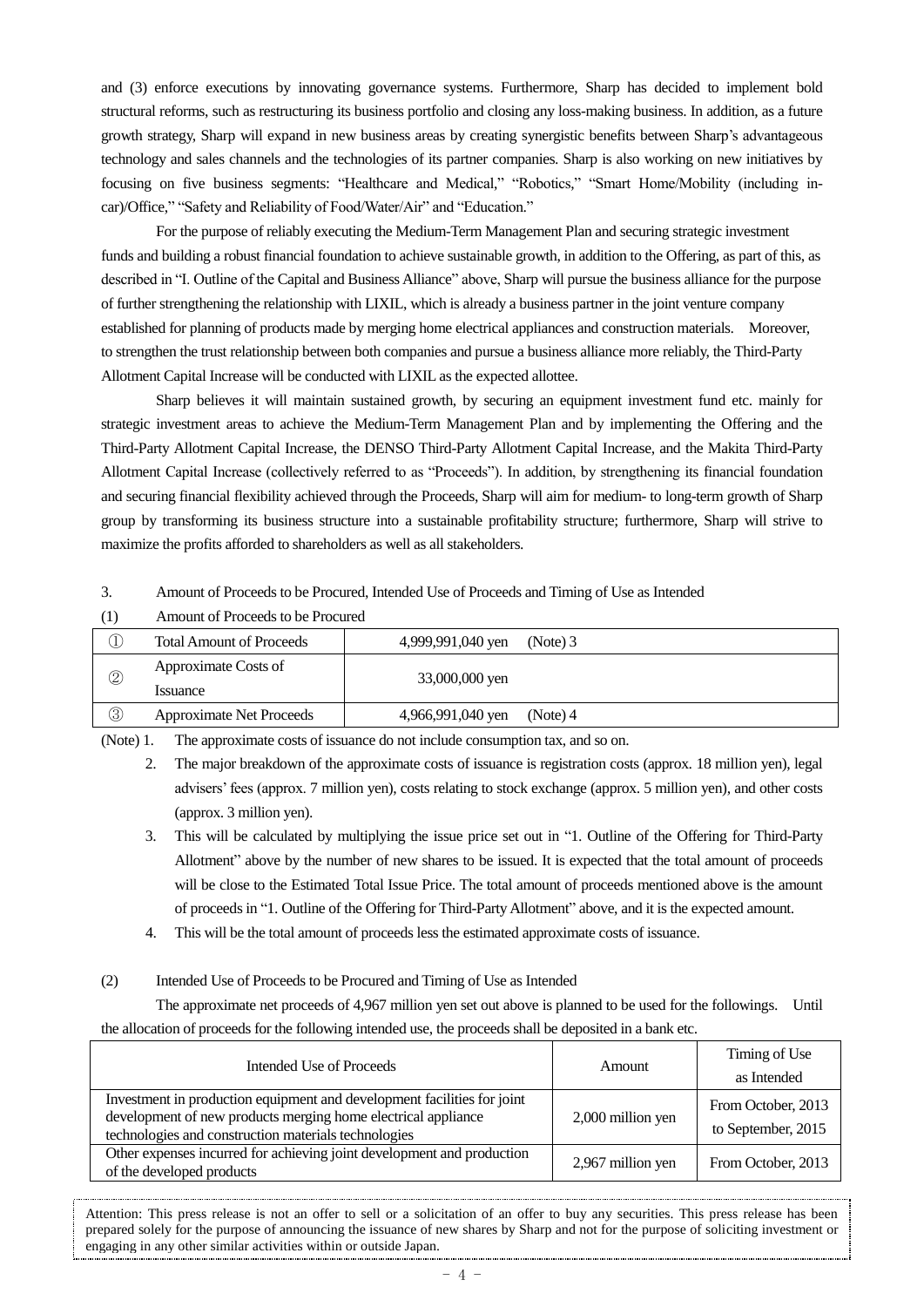As mentioned in "2. Purpose of and Reasons for the Offering for Third-Party Allotment" above, by merging the home electrical appliance technologies with construction materials technologies, Sharp and LIXIL will pursue the business alliance toward aiming to engage in joint planning and development of products and solutions according to the new needs of customers arising during the course of construction and reform of residences, and sell them in a wide range of sales channels. This is part of the new business initiatives in the area of smart home of priority business areas mentioned in the Medium-Term Management Plan, and we think it will help in increasing the corporate value of LIXIL and Sharp and result in sustainable growth.

#### 4. Rationale for Use of Proceeds

Allocating proceeds for the funds required to pursue the business alliance with LIXIL reliably will increase Sharp's corporate value; therefore, the use of proceeds is rational.

- 5. Rationale for Conditions of Issuance
- (1) Basis of Calculation of Issue Price and Details Thereof

In the meeting held on September 18, 2013, Sharp's board of directors decided that the issue price for the Third-Party Allotment Capital Increase would be the same amount as the offer price decided for the General Offering in Japan. The offer price decided for the General Offering in Japan will be decided per the methods prescribed in Article 25 of the Regulations Concerning Underwriting, etc. of Securities established by the Japan Securities Dealers Association.

Sharp has determined that the issue price is reasonable, and this issuance does not fall under a preferred issuance of shares. All of its four corporate auditors (of which three are outside auditors), who were present at the board of directors meeting with respect to the Third-Party Allotment Capital Increase have expressed their views that this issuance is in accordance with the appropriate guideline that falls under "Methods of Deciding the Appropriate Paid Amount for Achieving Payment by Fair Price" as prescribed in Article 201, paragraph 2 of the Companies Act; moreover, these auditors have expressed their opinions that this issue price decided per this method would not fall under a preferred issuance of shares.

(2) Rationale for the Determination of the Number of Shares to be Issued and the Degree of Dilution of Shares is Reasonable

The expected number of 14,348,000 ordinary shares of Sharp to be allotted to the expected allottee under the Third-Party Allotment Capital Increase ((Note) 1) is 1.26% (1.28% against the total voting rights of 1,125,054 ((Note) 2) of 1,140,819,887 shares. This number represents the total number of shares issued before third-party allotment capital increases and is obtained by deducting(a) 35,804,000 of Sharp's ordinary shares allotted to Samsung Electronics Japan Co., Ltd. pursuant to a third-party allotment with Samsung Electronics Japan Co., Ltd. ("Samsung Electronics Japan") as the allottee ("Samsung Electronics Japan Third-Party Allotment Capital Increase) on March 28, 2013 and (b) 11,868,000 of Sharp's ordinary shares allotted to QUALCOMM pursuant to a third-party allotment with QUALCOMM INCORPORATED ("QUALCOMM") as the allottee ("QUALCOMM Second Third-Party Allotment Capital Increase") from 1,188,491,887, the total number of Sharp's ordinary outstanding shares as of September 17, 2013.

The total number of Sharp's ordinary shares to be allotted pursuant to the Third-Party Allotment Capital Increase, the DENSO Third-Party Allotment Capital Increase, and the Makita Third-Party Allotment Capital Increase,combined with Sharp's ordinary shares issued pursuant to the QUALCOMM Second Third-Party Allotment Capital Increase and the Samsung Electronics Japan Third-Party Allotment Capital Increase is 97,890,000 shares, representing 8.58% of 1,140,819,887 shares, which is the total number of shares issued before any third-party allotment capital increase (8.70% against total voting rights of 1,125,054 ((Note 2)).

However, as mentioned in "2. Purpose of and Reason for the Offering for Third-Party Allotment" and "3.(2) Intended Use of Proceeds" above, the proceeds from the Third-Party Allotment Capital Increase will be allocated to engage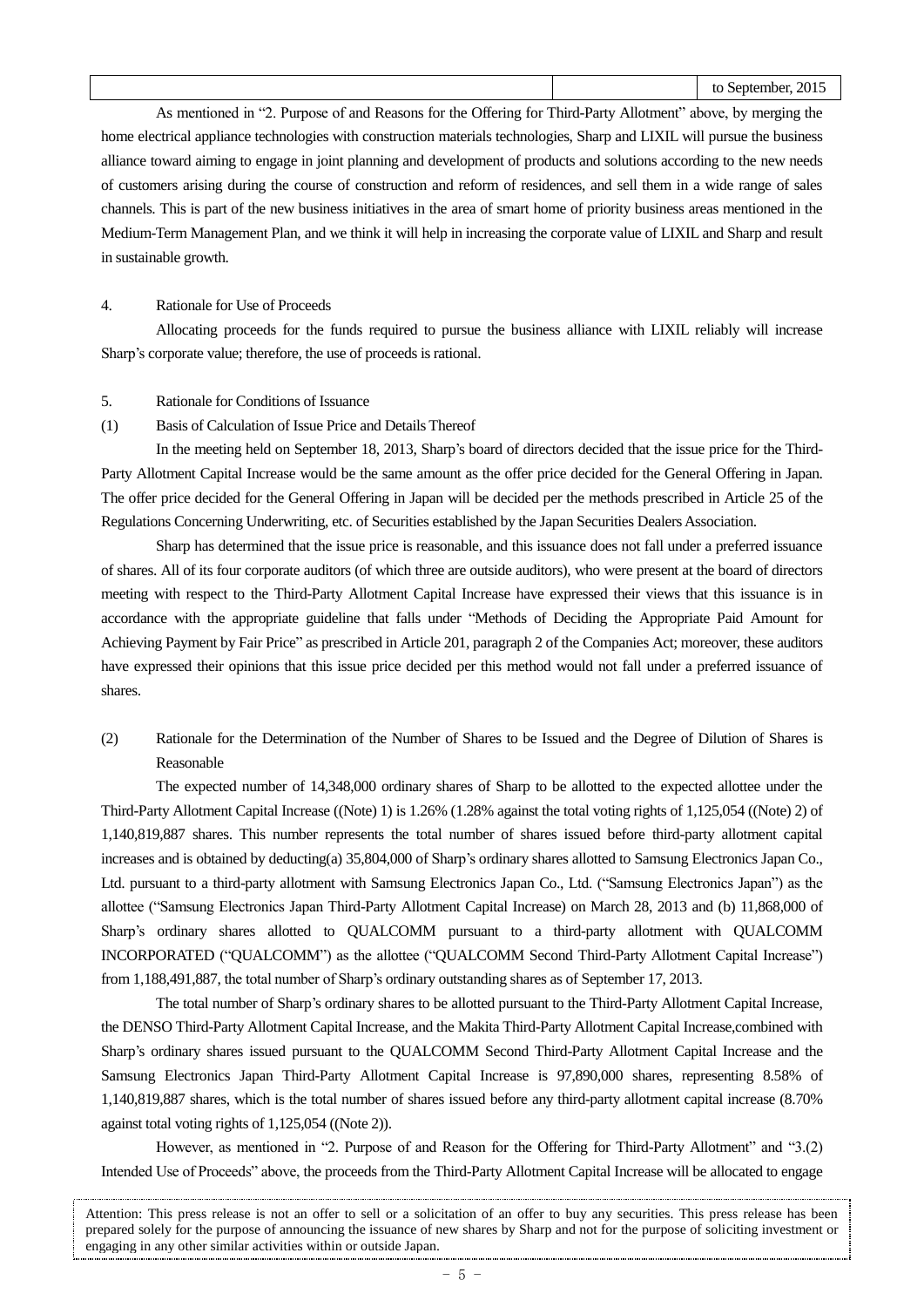in joint planning and development of products and solutions according to the new needs of customers arising during the course of construction and reform of residences, and sell them in a wide range of sales channels, by merging the home electrical appliance technologies and construction materials technologies each of which is owned by Sharp and LIXIL respectively; furthermore, this collaboration will increase Sharp's corporate value and help sustainable growth. Therefore, Sharp has determined that the number of shares to be issued and the degree of dilution of shares by the Third-Party Capital Allotment Increase, and the total number of shares to be issued and the degree of dilution of shares by the Third-Party Capital Allotment Increase, the DENSO Third-Party Allotment Capital Increase, the Makita Third-Party Allotment Capital Increase, the QUALCOMM Second Third-Party Allotment Capital Increase and the Samsung Electronics Japan Third-Party Allotment Capital Increase, are reasonable.

- (Note) 1. If the amount obtained by multiplying the number of new shares to be issued by the issue price differs from the Estimated Total Issue Price, the number of shares obtained by dividing the Estimated Total Issue Price by the issue price per share (any number of shares less than 1,000 shares will be rounded down) will be allotted; furthermore, Sharp will determine the number as the number of new shares to be issued by a forthcoming board of directors resolution to be held on the Offer Price etc. Finalization Date as prescribed in Article 199, paragraph 1 of the Companies Act.
	- 2. The total number of shares with voting rights is calculated by deducting from the total of 1,188,491,887 issued shares, 5,291,887 shares in the form of fractional shares in the shareholders' register as of March 31, 2013; 10,399,000 treasury shares (excluding fractional shares); 75,000 mutually held shares; 35,804,000 ordinary shares that Sharp issued to Samsung Electronics Japan Co., Ltd. pursuant to the Samsung Electronics Japan Third-Party Allotment Capital Increase; and 11,868,000 ordinary shares that Sharp issued to QUALCOMM pursuant to the QUALCOMM Second Third-Party Allotment Capital Increase.
	- 3. If the closing price (the closing price of the preceding business day if the closing price for that day is not available) in regular trade of Sharp's ordinary shares on the Tokyo Stock Exchange, Inc on the Offer Price etc. Finalization Date is the same as the closing price (370 yen) in regular trade of Sharp's ordinary shares on the Tokyo Stock Exchange, Inc. on September 17, 2013, any price (less than 1 yen is rounded down) obtained by multiplying these price by 0.90 will be the minimum issue price (refer to (Note3) in "1.Outline of the Offering for Third-Party Allotment" above). In this instance, 15,015,000 ordinary shares of Sharp will be allotted to the expected allottee; moreover, this is 1.32% against 1,140,819,887 shares, which is the total number of shares issued before any third-party allotment capital increase (1.33% against total voting rights of 1,125,054).

The total number of ordinary shares to be allotted pursuant to the Third-Party Allotment Capital Increase, the DENSO Third-Party Allotment Capital Increase, and the Makita Third-Party Allotment Capital Increase calculated by the minimum issue price will be based on the hypothesis above, and ordinary shares issued to the QUALCOMM Second Third-Party Allotment Capital Increase and the Samsung Electronics Japan Third-Party Allotment Capital Increase is 100,224,000 shares; moreover, this is 8.79% against 1,140,819,887 shares, which is the total number of shares issued before any third-party allotment capital increase (8.91% against total voting rights of 1,125,054).

6. Reasons for Selecting the Allottee etc.

| (1)<br>Outline of the Expected Allottee etc. |  |
|----------------------------------------------|--|
|----------------------------------------------|--|

| ◡               | Name                                | <b>LIXIL</b> Corporation                                                                           |  |
|-----------------|-------------------------------------|----------------------------------------------------------------------------------------------------|--|
| $^{\copyright}$ | Location                            | 2-1-1 Ojima, Koto-ku, Tokyo-prefecture, Japan                                                      |  |
| $\circledS$     | Name and Title of<br>Representative | Yoshiaki Fujimori, President                                                                       |  |
| (4)             | <b>Business</b>                     | Production and sales of construction materials, equipments and facilities, and<br>related services |  |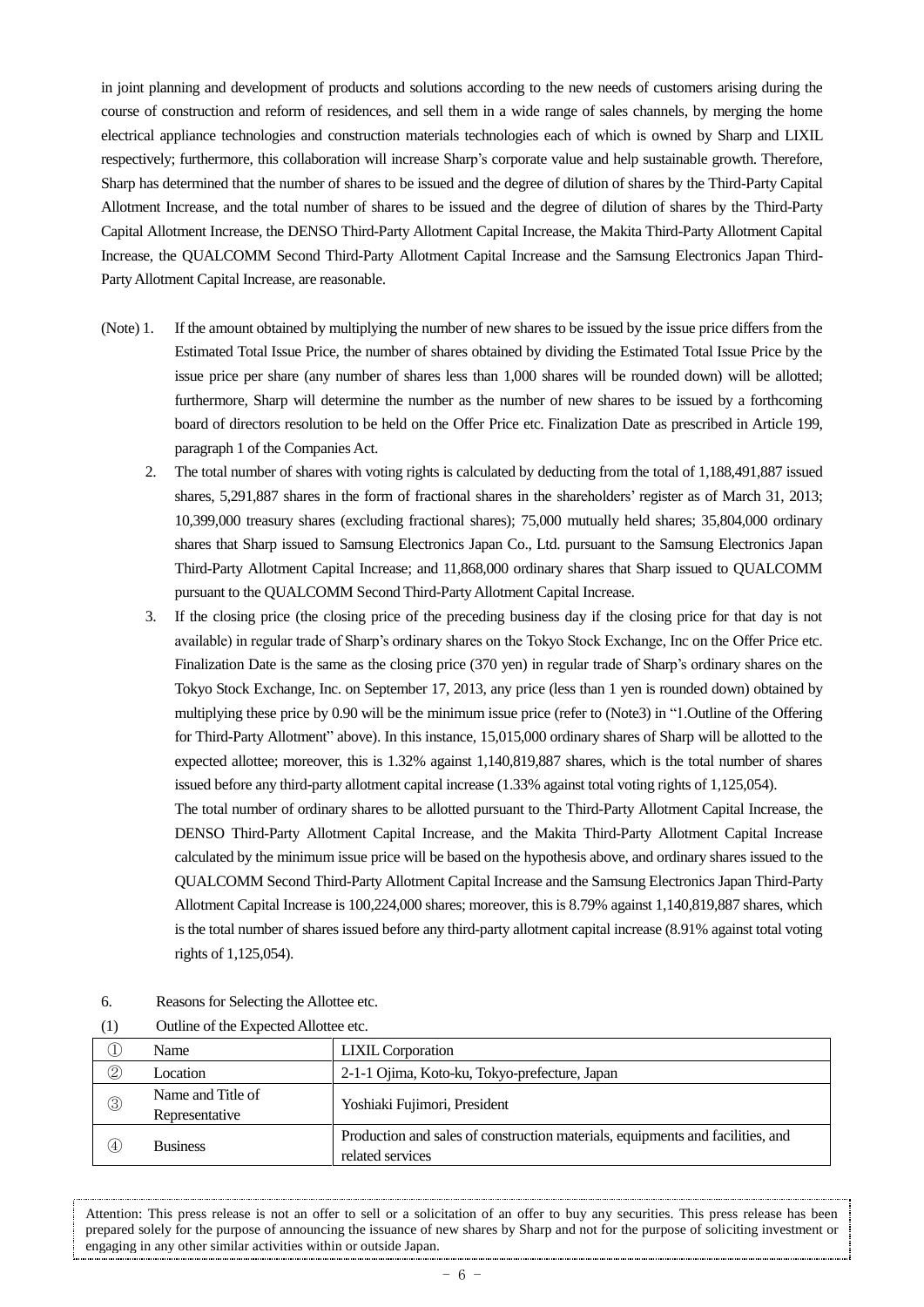| $\circledS$                                  | Capital                                        | 34,600 million yen                                                                                                                                                                                                                                                                                                                                                                        |                      |  |  |
|----------------------------------------------|------------------------------------------------|-------------------------------------------------------------------------------------------------------------------------------------------------------------------------------------------------------------------------------------------------------------------------------------------------------------------------------------------------------------------------------------------|----------------------|--|--|
| $\circled6$                                  | Date of establishment                          | October 1, 2001                                                                                                                                                                                                                                                                                                                                                                           |                      |  |  |
| $\circled{7}$                                | Number of Issued Shares                        | 650,649 Shares                                                                                                                                                                                                                                                                                                                                                                            |                      |  |  |
| $\circledS$                                  | <b>Fiscal Year Ended</b>                       | March 31                                                                                                                                                                                                                                                                                                                                                                                  |                      |  |  |
| $\circledS$                                  | Number of Employees                            | 14,492                                                                                                                                                                                                                                                                                                                                                                                    |                      |  |  |
| $^{\circledR}$                               | <b>Main Customers</b>                          | Sumisho & Mitsuibussan Kenzai Co., Ltd., Asahi Kasei Homes Corporation, and<br>others                                                                                                                                                                                                                                                                                                     |                      |  |  |
| $^{\textcircled{\scriptsize{1}}}$            | Main Financing Bank                            | Sumitomo Mitsui Banking Corporation, The Bank of Tokyo-Mitsubishi UFJ, Ltd.,<br>and others                                                                                                                                                                                                                                                                                                |                      |  |  |
| $\circled{1}$                                | Major Shareholder and Ratio<br>of Shareholding | <b>LIXIL Group Corporation</b>                                                                                                                                                                                                                                                                                                                                                            | 100%                 |  |  |
| $\circled{1}$                                | Relationships between the parties              |                                                                                                                                                                                                                                                                                                                                                                                           |                      |  |  |
|                                              | Capital Relationship                           | Sharp and the relevant company have no significant capital relationship. In<br>addition, Sharp and the relevant company have formed a joint venture company<br>called Eco Life Solutions Co., Ltd. in August 2011 based on the business alliance<br>agreement entered into as of June 21, 2011.                                                                                           |                      |  |  |
|                                              | <b>Personnel Relationship</b>                  | Sharp and the relevant company have no significant personnel relationship. In<br>addition, any related parties and affiliates of Sharp and those of the relevant<br>company have no significant personnel relationship.                                                                                                                                                                   |                      |  |  |
|                                              | <b>Transaction Relationship</b>                | Sharp and the relevant company have no transaction relationship concerning the<br>sale and purchase of solar power generation equipment etc. In addition, Sharp<br>commissions a market research and the planning for new products made by<br>merging home electrical appliances and construction materials to the joint venture<br>company described in the "Capital Relationship" above |                      |  |  |
|                                              | Status as a<br><b>Related Party</b>            | The relevant company does not belong to Sharp's related parties. In addition, any<br>related parties and affiliates of the relevant company do not belong to any related<br>parties of Sharp.                                                                                                                                                                                             |                      |  |  |
| $\circled{4}$                                |                                                | Business Results and Financial Conditions for Previous Two Fiscal Years                                                                                                                                                                                                                                                                                                                   |                      |  |  |
|                                              | <b>Fiscal Year Ended</b>                       | Ended March 31, 2012                                                                                                                                                                                                                                                                                                                                                                      | Ended March 31, 2013 |  |  |
| Net Assets                                   |                                                | 515,032                                                                                                                                                                                                                                                                                                                                                                                   | 512,777              |  |  |
| <b>Total Assets</b>                          |                                                | 957,300                                                                                                                                                                                                                                                                                                                                                                                   | 963,998              |  |  |
| Net Assets per Share (yen)                   |                                                | 791,567.12                                                                                                                                                                                                                                                                                                                                                                                | 788,100.84           |  |  |
| <b>Sales</b>                                 |                                                | 874,171                                                                                                                                                                                                                                                                                                                                                                                   | 880,878              |  |  |
| <b>Operating Income</b>                      |                                                | 4,353                                                                                                                                                                                                                                                                                                                                                                                     | 33,371               |  |  |
| Ordinary Income                              |                                                | 2,712                                                                                                                                                                                                                                                                                                                                                                                     | 40,615               |  |  |
| Net Income                                   |                                                | 21,405                                                                                                                                                                                                                                                                                                                                                                                    | 2,895                |  |  |
| Net Income per Share of Common<br>Stock(yen) |                                                | 32,899.45                                                                                                                                                                                                                                                                                                                                                                                 | 4,450.32             |  |  |
|                                              | Dividend per Share (yen)                       | 14,804.00                                                                                                                                                                                                                                                                                                                                                                                 | 9,350.00             |  |  |

(Unit: million yen unless otherwise specified. )

- (Note) 1. Capital, number of issued shares, number of employees, and major shareholders and ratio of their shareholding are as of March 31, 2013.
	- 2. Since LIXIL, the expected allottee, was formed by the merger of Tostem Corporation, INAX Corporation, Shin Nikkei Company, Ltd., Sun Wave Corporation and Toyo Exterior Co., Ltd on April 1, 2011, business results and financial conditions for 2 years after the merger have been listed here.
	- 3. LIXIL Group Corporation, the wholly owning parent company of the expected allottee, is listed in the First Section of the Tokyo Stock Exchange, Inc. and in the First Section of the Nagoya Stock Exchange, Inc.. After checking its basic philosophy and preparedness for exclusion of antisocial forces as described in the corporate governance report submitted by LIXIL to the aforementioned two stock exchanges, Sharp has determined that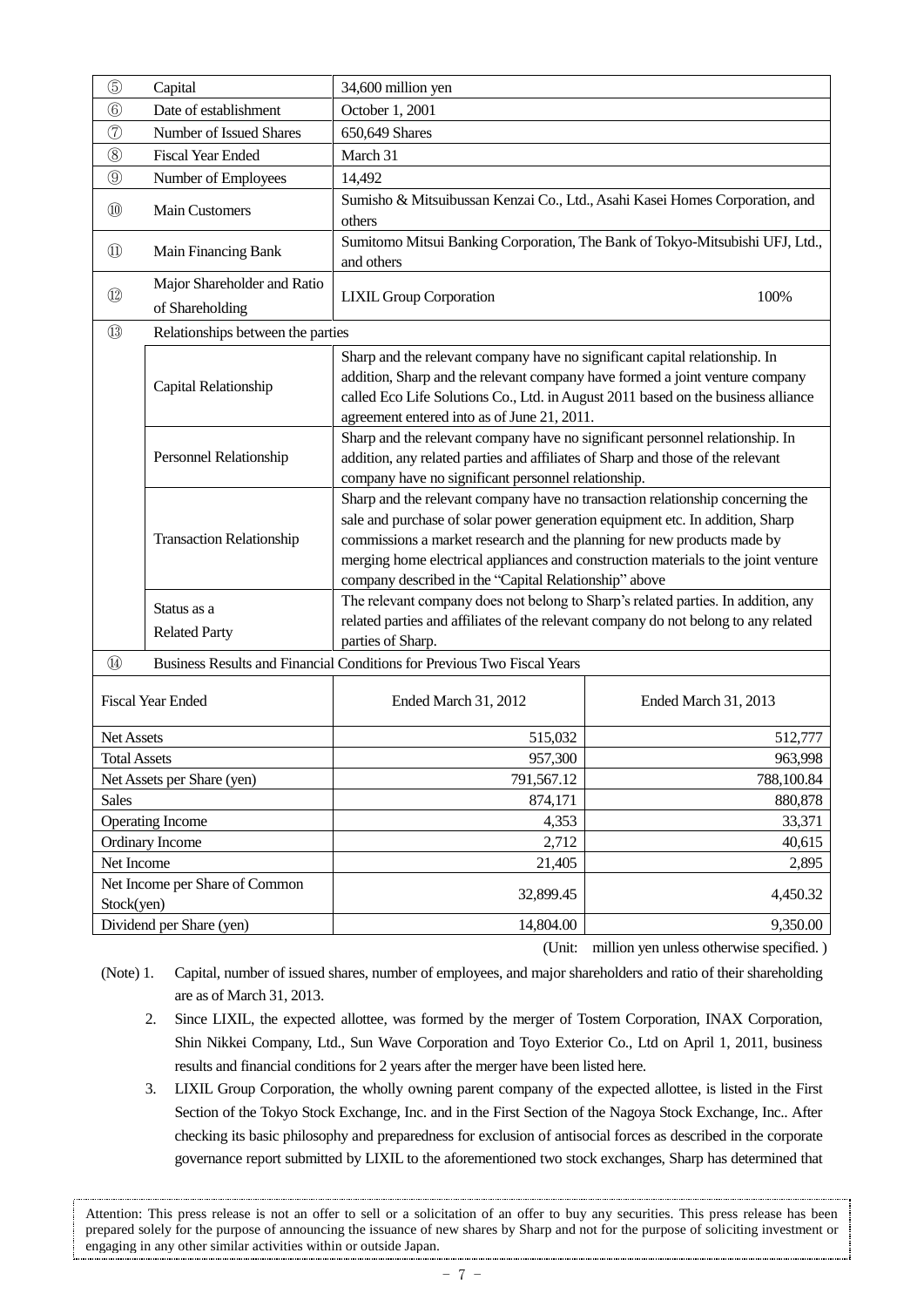LIXIL and corporate officers and major shareholders of LIXIL have no relationship whatsoever with antisocial forces; accordingly, a confirmation document has been submitted to the Tokyo Stock Exchange, Inc..

(2) Reasons for Selecting the Allottee

Please refer to the aforementioned "I. 1. Purpose of and Reasons for the Capital and Business Alliance" regarding the reasons for selecting the allottee.

### (3) Policy of the Allottee for Holding Shares of Sharp

LIXIL, the expected allottee (the "Allottee"), has confirmed its intention of holding Sharp's ordinary shares continuously for at least 180 days as calculated from the date of issue in writing.

Additionally, in the capital alliance agreement with the expected allottee, the companies have agreed that the expected allottee will notify Sharp in advance if the expected allottee wishes to transfer Sharp's shares in its possession to a third party after the passage of 180 days from the issue date of the Third Party-Allotment Capital Increase. Sharp will then confirm the content of said transfer and determine its policy whether to recommend said transfer.

Sharp will obtain written confirmation from the Allottee that if all or part of Sharp's ordinary shares to be allotted are assigned by the Allottee within two years as calculated from the date of issue, the Allottee shall report on such assignment to Sharp; furthermore, the Allottee will agree that Sharp will report the contents of the relevant report to the Tokyo Stock Exchange, Inc., and the contents thereof shall be made publicly available.

(4) Contents of Confirmation of Payment Capacity of the Allottee Regarding Payment for Subscription of Shares

As a result of confirming the most recent balance sheet as of the end of March 2013 listed in its announcement of the financial results of LIXIL, as well as the plan for LIXIL to borrow funds for the payment for subscription from LIXIL Group Finance Corporation, which is a wholly owned subsidiary of LIXIL Group Corporation, and total assets, net assets, and cash and cash equivalent as described in the most recent securities report (submitted on June 24, 2013) and the quarterly report (submitted on August 9, 2013) by LIXIL Group Corporation to the Kanto Local Finance Bureau, because LIXIL can be confirmed to be sufficiently well-resourced, Sharp has ascertained that there should be no problem in payment for subscription by LIXIL in respect of the Third-Party Allotment Capital Increase.

| Before Offering (as of August 31, 2013)  |       | After Offering                           |       |
|------------------------------------------|-------|------------------------------------------|-------|
| Nippon Life Insurance Company            | 4.68% | Nippon Life Insurance Company            | 3.30% |
| Meiji Yasuda Life Insurance Company      | 3.85% | Meiji Yasuda Life Insurance Company      | 2.71% |
| QUALCOMM INCORPORATED                    | 3.53% | QUALCOMM INCORPORATED                    | 2.49% |
| Mizuho Bank, Ltd.                        | 3.53% | Mizuho Bank, Ltd.                        | 2.48% |
| The Bank of Tokyo-Mitsubishi UFJ, Ltd.   | 3.51% | The Bank of Tokyo-Mitsubishi UFJ, Ltd.   | 2.47% |
| Samsung Electronics Japan Co., Ltd.      | 3.01% | Samsung Electronics Japan Co., Ltd.      | 2.12% |
| Mitsui Sumitomo Insurance Co., Ltd.      | 2.58% | Mitsui Sumitomo Insurance Co., Ltd.      | 1.82% |
| <b>SHARP</b> Employee Share-Holding      | 2.17% | Makita Corporation                       | 1.70% |
| Association                              |       |                                          |       |
| Japan Trustee Services Bank, Ltd. (Trust | 1.92% | <b>SHARP</b> Employee Share-Holding      | 1.53% |
| Account)                                 |       | Association                              |       |
| Sompo Japan Insurance Inc.               | 1.81% | Japan Trustee Services Bank, Ltd. (Trust | 1.35% |
|                                          |       | Account)                                 |       |

7. Major Shareholders and Their Shareholding Ratio after the Offering

(Note) 1. On July 1, 2013, the former Mizuho Corporate Bank and the former Mizuho Bank, Ltd. merged. The former Mizuho Corporate Bank, Ltd., which is the surviving company, was renamed "Mizuho Bank, Ltd."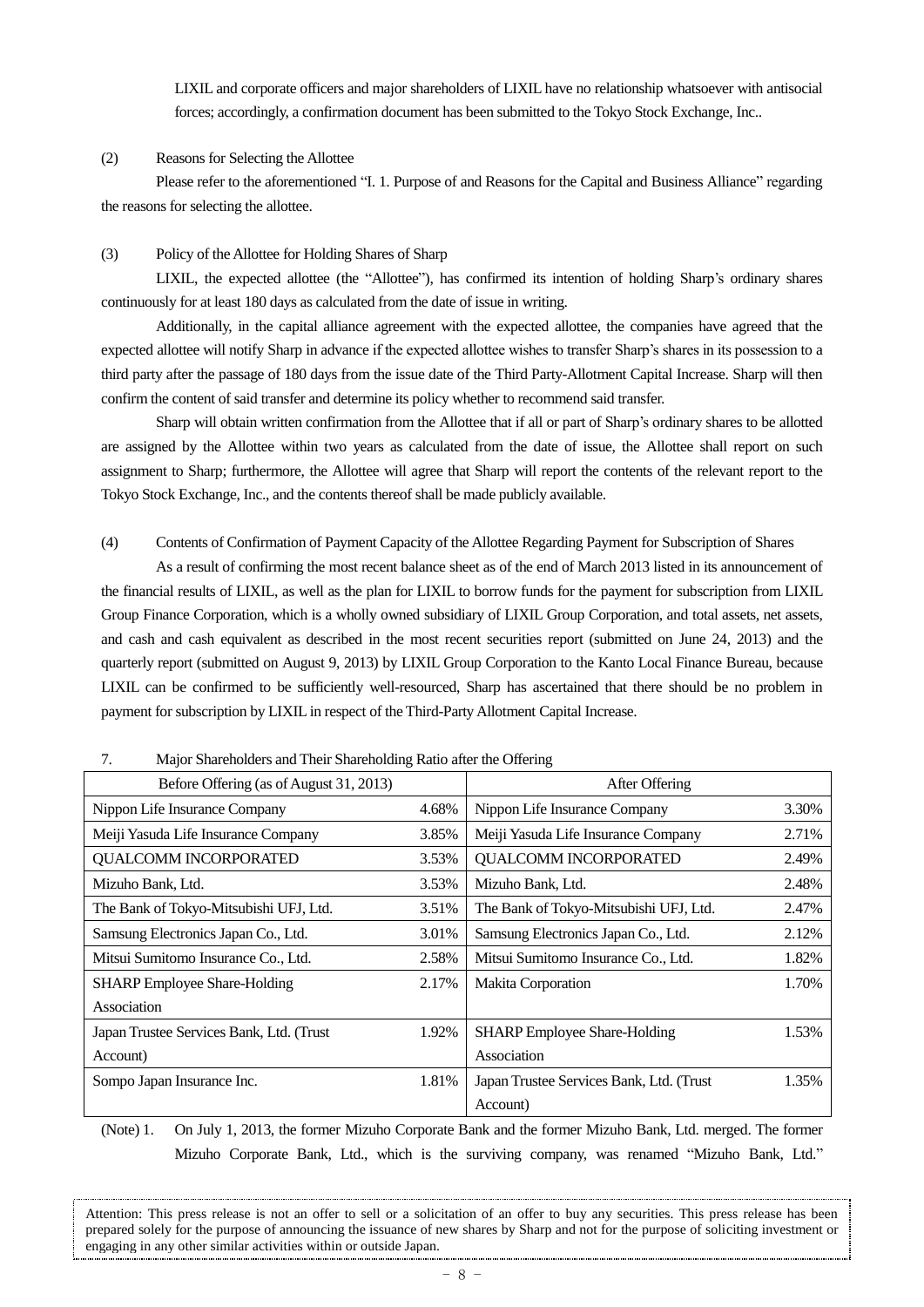Furthermore, in the register of shareholders as of March 31, 2013, because no share is held in the former Mizuho Bank, Ltd., in the ratio of shareholding of Mizuho Bank, Ltd. before and after the offering, the number of shares held by the former Mizuho Corporate Bank in the shareholders'register has been used as a reference for calculation.

- 2. The shareholding ratio before the Offering is based on the shareholders' register as of March 31, 2013, including the number of shares to be issued pursuant to the QUALCOMM Second Third-Party Allotment Capital Increase. The shareholding ratio after the Offering is based on the same shareholder's register, including the number of shares to be issued pursuant to the QUALCOMM Second Third-Party Allotment Capital Increase, and taking into account the increase pursuant to the Offering, the Third-Party Allotment Capital Increase. The DENSO Third-Party Allotment Capital Increase, and the Makita Third-Party Allotment Capital Increase, and the figure mentioned here relates to when applications for the OA Third-Party Allotment Capital Increase for Nomura Securities Co., Ltd. have been submitted. When it is decided that the total number of shares obtained by dividing the Estimated Total Issue Price of LIXIL, DENSO, and Makita with their respective issue price per share (shares less than 1,000 shares will be rounded down) is the total number of new shares to be issued by a forthcoming board of directors resolution to be held on the Offer Price etc. Finalization Date as prescribed in Article 199, paragraph 1 of the Companies Act, the ratio of shareholding after the aforementioned offerings for all shareholders mentioned above would be calculated by dividing the number of shares obtained by adding the increase in the number of shares pursuant to the QUALCOMM Second Third-Party Allotment Capital Increase, the Offering, and the OA Third-Party Allotment Capital Increase, as well as shares to be newly issued above to the total number of outstanding shares as of March 31, 2013, with the number of shares held by each shareholder.
- 3. In the ratio of shareholding before and after the Offering, figures are rounded to the third decimal place.

#### 8. Future Prospects

The impact of the Capital and Business Alliance on consolidated business performance for the year ending March 2014 is negligible.

Today, Sharp has revised its financial results forecast for the six months ending September 30, 2013, announced on May 14, 2013. For more details, refer to "Notice of Revision of Financial Results Forecast for the Six Months Ending September 30, 2013" announced today.

### 9. Matters Concerning Procedures in the Code of Corporate Conduct

Sharp is not required to obtain an independent third-party's opinion or to confirm the intent of each shareholder concerning the Third-Party Allotment Capital Increase, as provided for in Rule 432 of the Securities Listing Regulations by the Tokyo Stock Exchange, Inc., since (1) the dilution rate of the Third-Party Allotment Capital Increase is less than 25% and (2) the Third-Party Allotment Capital Increase does not involve any change in the controlling shareholder.

10. Business Results for and Status of Equity Finance Executed in Previous Three Fiscal Years

#### (1) Business Results for Previous Three Fiscal Years (Consolidated)

|                                        | Ended March 31, 2011  | Ended March 31, 2012   | Ended March 31, 2013   |
|----------------------------------------|-----------------------|------------------------|------------------------|
| <b>Sales</b>                           | 3,021,973 million yen | 2,455,850 million yen  | 2,478,586 million yen  |
| Operating Income or Operating Loss (-) | 78,896 million yen    | -37,552 million yen    | $-146,266$ million yen |
| Ordinary Income or Ordinary Loss (-)   | 59,124 million yen    | $-65,437$ million yen  | -206,488 million yen   |
| Net Income or Net Loss (-)             | 19,401 million yen    | $-376,076$ million yen | $-545,347$ million yen |
| Net Income                             | 17.63 yen             | $-341.78$ yen          | $-489.83$ yen          |
| or Net Loss (-) per Share              |                       |                        |                        |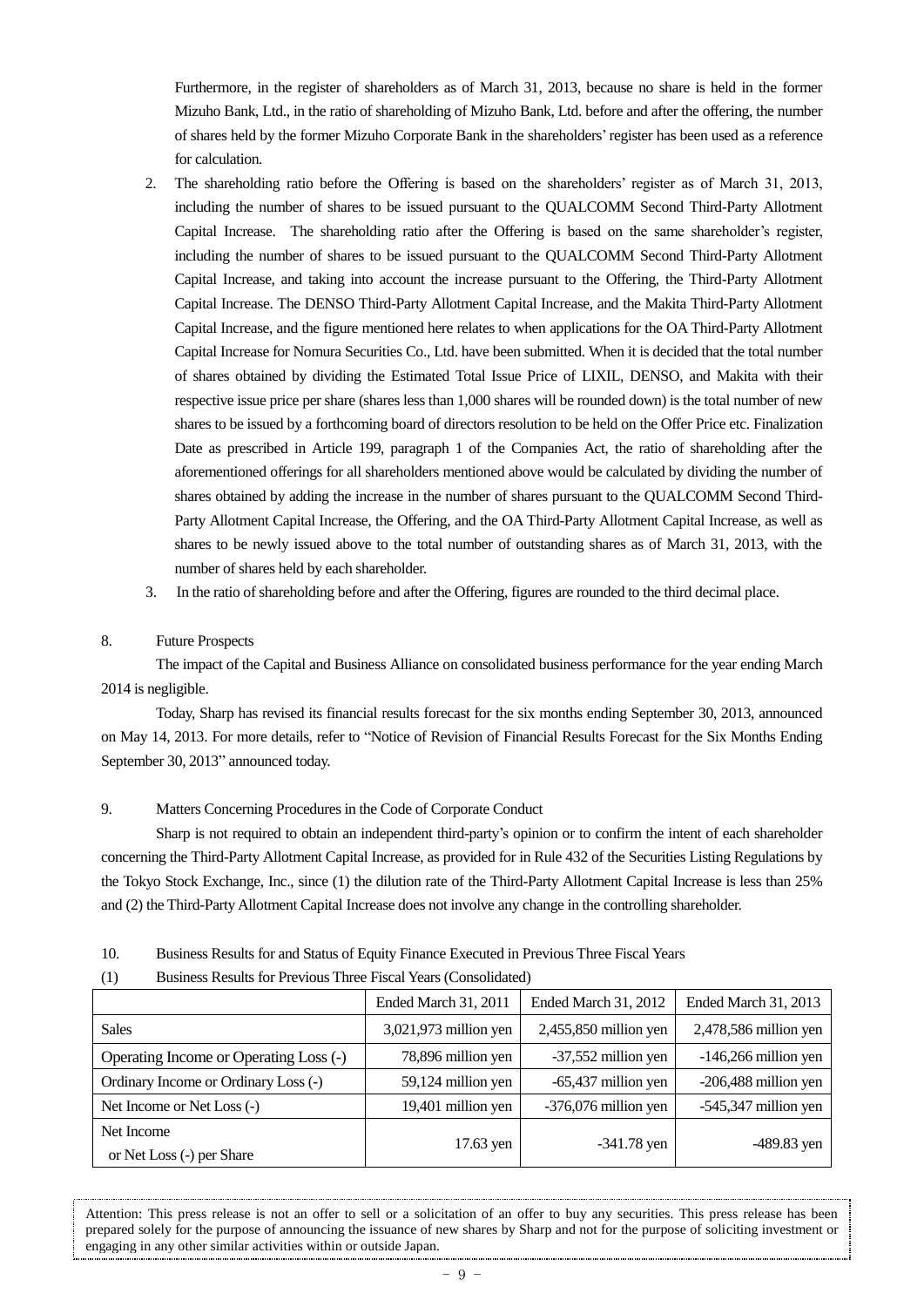| Dividend per Share   | 17.00 yen  | $10.00$ yen | $0.00$ yen   |
|----------------------|------------|-------------|--------------|
| Net Assets per Share | 932.46 yen | 568.83 yen  | $106.90$ ven |

### (2) Current Number of Issued Shares and Dilutive Shares (as of September 17, 2013)

|                                      | Number of Shares     | Ratio of Total Number of Issued Shares |
|--------------------------------------|----------------------|----------------------------------------|
| Number of Issued Shares              | 1,188,491,887 shares | 100.0%                                 |
| Number of Dilutive Shares at Current | 79,272,662 shares    | 6.7%                                   |
| Conversion Price (exercise price)    |                      |                                        |
| Number of Dilutive Shares at Minimum |                      |                                        |
| Conversion Price (exercise price)    |                      |                                        |
| Number of Dilutive Shares at Maximum |                      |                                        |
| Conversion Price (exercise price)    |                      |                                        |

# (3) Recent Stock Prices

# ① Stock Prices for Previous Three Fiscal Years

|         | Ended March 31, 2011 | Ended March 31, 2012 | Ended March 31, 2013 |
|---------|----------------------|----------------------|----------------------|
| Opening | $1,172$ yen          | $824$ yen            | $606$ yen            |
| High    | $1,260$ yen          | 842 yen              | $607$ yen            |
| Low     | $626$ yen            | $467$ yen            | $142$ yen            |
| Closing | $825$ yen            | $604$ yen            | $272$ yen            |

(Note 1) All prices indicated above are trading prices on the First Section of the Tokyo Stock Exchange, Inc.

### ② Stock Prices for Previous Six Months

|         | April     | May       | June              | July      | August    | September |
|---------|-----------|-----------|-------------------|-----------|-----------|-----------|
| Opening | 271 yen   | $325$ yen | $452$ yen         | $403$ yen | $409$ yen | 384 yen   |
| High    | $403$ yen | $633$ yen | $469$ yen         | $491$ yen | 432 yen   | $404$ yen |
| Low     | $234$ yen | $318$ yen | $351$ yen         | $391$ yen | 380 yen   | 342 yen   |
| Closing | 338 yen   | $476$ yen | $400 \text{ yen}$ | $404$ yen | 384 yen   | 370 yen   |

(Note) 1. All prices indicated above are trading prices on the First Section of the Tokyo Stock Exchange, Inc.

2. Shares prices in September 2013 indicated above are the stock prices as of September 17, 2013.

③ Stock Prices on the Business Day Immediately Preceding Date of Resolution Authorizing the Issuance

|         | September 17, 2013 |  |
|---------|--------------------|--|
| Opening | 348 yen            |  |
| High    | 376 yen            |  |
| Low     | 342 yen            |  |
| Closing | 370 yen            |  |

(4) Equity Finance for Previous Three Years

Regarding the Third-Party Allotment Capital Increase with QUALCOMM as the allottee undertaken on December 27, 2012 ("QUALCOMM First Third-Party Allotment Capital Increase"), the QUALCOMM Second Third-Party Allotment Capital Increase and the Samsung Electronics Japan Third-Party Allotment Capital Increase, payment has been completed for all of them.

The contents of each of the above offerings at the time of the respective announcements of the Third-Party Allotment Capital Increase are as follows: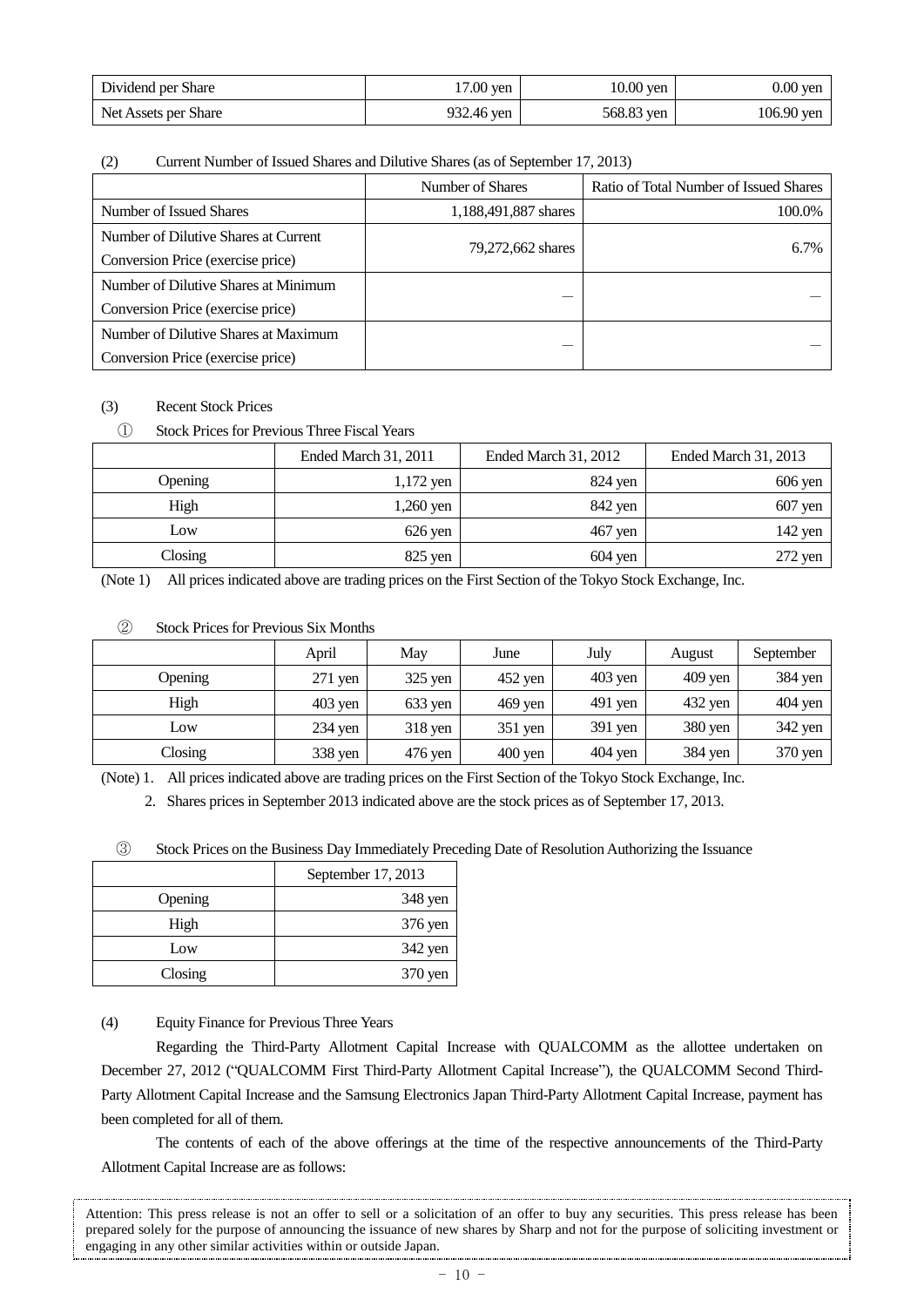| Payment Date                                               | December 27, 2012                                                           |  |  |
|------------------------------------------------------------|-----------------------------------------------------------------------------|--|--|
| <b>Amount of Proceeds</b>                                  | 4,711,680,000 yen (Estimated Net Amount)                                    |  |  |
| <b>Issue Price</b>                                         | 164 yen per share                                                           |  |  |
| Total number of issued shares                              | 1,110,699,887 shares                                                        |  |  |
| Number of shares offered                                   | 30,120,000 shares                                                           |  |  |
| Total number of shares after offering                      | 1,140,819,887 shares                                                        |  |  |
| Allottee                                                   | <b>QUALCOMM INCORPORATED</b><br>30,120,000 shares                           |  |  |
| Initial purpose of use of the funds as                     | Development cost for the next generation MEMS display and investment in the |  |  |
| intended at the time of issue:                             | equipment required for development                                          |  |  |
| Timing of use of funds as intended at<br>the time of issue | December 2012 to March 2013                                                 |  |  |
| Status of allocation as of today                           | Allocation has been made as per the initial purpose of use of the funds.    |  |  |

<QUALCOMM First Third-Party Allotment Capital Increase>

<Samsung Electronics Japan Third-Party Allotment Capital Increase>

| <b>Payment Date</b>                                                      | March 28, 2013                                                                                                                                                                                                                                                  |
|--------------------------------------------------------------------------|-----------------------------------------------------------------------------------------------------------------------------------------------------------------------------------------------------------------------------------------------------------------|
| <b>Amount of Proceeds</b>                                                | 10,134,160,000 yen (Estimated net amount)                                                                                                                                                                                                                       |
| <b>Issue Price</b>                                                       | 290 yen per share                                                                                                                                                                                                                                               |
| Total number of issued shares                                            | 1,140,819,887 shares                                                                                                                                                                                                                                            |
| Number of shares offered                                                 | 35,804,000 shares                                                                                                                                                                                                                                               |
| Total number of shares after offering                                    | 1,176,623,887 shares                                                                                                                                                                                                                                            |
| Allottee                                                                 | Samsung Electronics Japan Co., Ltd. 35,804,000 shares                                                                                                                                                                                                           |
| Initial purpose of use of the funds as<br>intended at the time of issue: | Introduction of new technology for LCDs with high-definition features,<br>investment including rationalization of manufacturing facilities for LCDs used in<br>mobile devices such as tablet terminals and notebook computers with high-<br>definition features |
| Timing of use of funds as intended at<br>the time of issue               | April 2013 to March 2015                                                                                                                                                                                                                                        |
| Status of allocation as of today                                         | Partial allocation has been made as per the initial purpose of use of the funds.                                                                                                                                                                                |

### <QUALCOMM Second Third-PartyAllotment Capital Increase>

| <b>Payment Date</b>                                                      | June 24, 2013                                                                                                                                                                   |
|--------------------------------------------------------------------------|---------------------------------------------------------------------------------------------------------------------------------------------------------------------------------|
| <b>Amount of Proceeds</b>                                                | 5,852,736,000 yen (Estimated net amount)                                                                                                                                        |
| <b>Issue Price</b>                                                       | 502 yen per share                                                                                                                                                               |
| Total number of issued shares                                            | 1,176,623,887 shares                                                                                                                                                            |
| Number of shares offered                                                 | 11,868,000 shares                                                                                                                                                               |
| Total number of shares after offering                                    | 1,188,491,887 shares                                                                                                                                                            |
| Allottee                                                                 | QUALCOMM INCORPORATED 11,868,000 shares                                                                                                                                         |
| Initial purpose of use of the funds as<br>intended at the time of issue: | Development cost for the production technology of the next generation MEMS<br>display and investment in the equipments required for the development of<br>production technology |
| Timing of use of funds as intended at<br>the time of issue               | June, 2013 to December, 2014                                                                                                                                                    |
| Status of allocation as of today                                         | Partial allocation has been made as per the initial purpose of use of the funds.                                                                                                |

11. Issue Procedure

| - (1) | Classes and Number of shares | Sharp's ordinary shares, 14,348,000 Shares (Note) 1 |
|-------|------------------------------|-----------------------------------------------------|
|       | offered                      |                                                     |
| (2)   | <b>Issue Price</b>           | To be determined (Note) 2                           |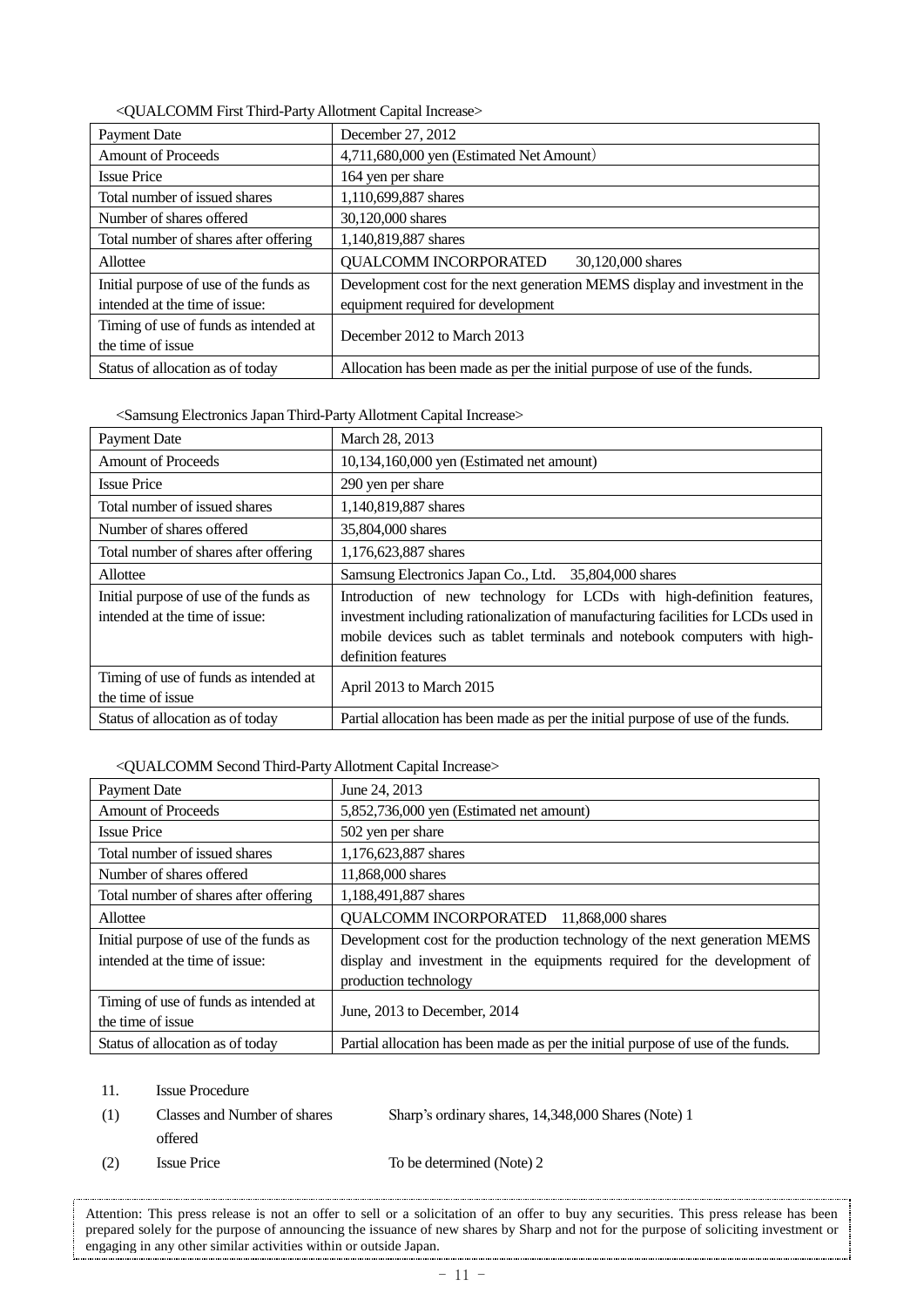| (3) | <b>Total Amount of proceeds</b>                                                                            | 4,999,991,040 yen (Note) 3                                                                                                                                                                                                                                                                                                                                                                                                                                                                                                                                                                                                      |
|-----|------------------------------------------------------------------------------------------------------------|---------------------------------------------------------------------------------------------------------------------------------------------------------------------------------------------------------------------------------------------------------------------------------------------------------------------------------------------------------------------------------------------------------------------------------------------------------------------------------------------------------------------------------------------------------------------------------------------------------------------------------|
| (4) | Amount of increase in capital                                                                              | 2,499,995,520 yen (Note) 4                                                                                                                                                                                                                                                                                                                                                                                                                                                                                                                                                                                                      |
| (5) | Amount of increase in capital<br>reserve fund                                                              | 2,499,995,520 yen (Note) 5                                                                                                                                                                                                                                                                                                                                                                                                                                                                                                                                                                                                      |
| (6) | Method of Subscription or<br>Allotment<br>(Expected Allottee and<br>expected number of allotted<br>shares) | Third-party allotment<br>(All shares to be issued are expected to be allotted to LIXIL Corporation.)                                                                                                                                                                                                                                                                                                                                                                                                                                                                                                                            |
| (7) | <b>Payment Date</b>                                                                                        | One of the dates between October 22, 2013 (Tuesday) and October 24,<br>2013 (Thursday) (Note) 6                                                                                                                                                                                                                                                                                                                                                                                                                                                                                                                                 |
| (8) | Other                                                                                                      | *Each of the above is subject to effectuation of the relevant security<br>registration statement pursuant to the Financial Instruments and<br>Exchange Act of Japan.<br>X The terms and conditions of the Third-Party Allotment Capital Increase<br>were determined by the resolution passed at the board meeting of Sharp<br>held on September 18, 2013, and as soon as the issue price is<br>determined, Sharp will pass resolution of the board meeting with regard<br>to the Third-Party Allotment Capital Increase. A forthcoming resolution<br>of issuance of shares in the Third-Party Allotment Increase is expected to |
|     |                                                                                                            | be held on the Offer Price etc. Finalization Date.                                                                                                                                                                                                                                                                                                                                                                                                                                                                                                                                                                              |

- (Note) 1. Regarding the number of new shares to be issued, it has been determined as above by board of directors resolution as prescribed in Article 199, paragraph 1 of the Companies Act. However, if the amount obtained by multiplying the number of new shares to be issued by the issue price differs from the Estimated Total Issue Price, the number of shares obtained by dividing the Estimated Total Issue Price by the issue price per share (any number of shares less than 1,000 shares will be rounded down) will be allotted, and Sharp will determine the number as the number of new shares to be issued by a forthcoming board of directors resolution to be held on the Offer Price etc. Finalization Date as prescribed in Article 199, paragraph 1 of the Companies Act.
	- 2. In the new share issuance pursuant to the General Offering in Japan, the issue price above will be the same as the offer price determined on the Offer Price etc. Finalization Date. In the General Offering in Japan, per the method prescribed in Article 25 of the Regulations Concerning Underwriting, etc. of Securities established by the Japan Securities Dealers Association, any price (less than 1 yen is rounded down) obtained by multiplying the closing price (the closing price of the preceding business day if the closing price for that day is not available) in regular trading of Sharp's ordinary shares on the Tokyo Stock Exchange, Inc. on the offer Price etc. Finalization Date, by 0.90 to 1.00, in consideration of the demand situation, and so on, then the Offer price in the General Offering in Japan is determined on the Issue Price Finalization Date.
	- 3. It is the amount obtained by multiplying the number of new shares to be issued ((Note) 1) by the issue price ((Note) 2). The total amount of proceeds above is the estimated amount calculated based on the closing price of Sharp's ordinary shares on the Tokyo Stock Exchange, Inc. as of September 12, 2013 (Thursday).
	- 4. The amount of capital to be increased is the amount of capital to be increased under the Companies Act, and it is taken as 1/2 the maximum limit of increase in capital calculated according to Article 14, paragraph 1 of the Ordinance on Company Accounting; furthermore, if fractions have occurred as a result of the calculation, they will be rounded down. The aforementioned increase in the amount of capital is the estimated amount calculated based on the expected total amount of proceeds above.
	- 5. The amount obtained by reducing the amount of increase in capital ((Note) 4) from the upper limit of increase in capital ((Note) 4).